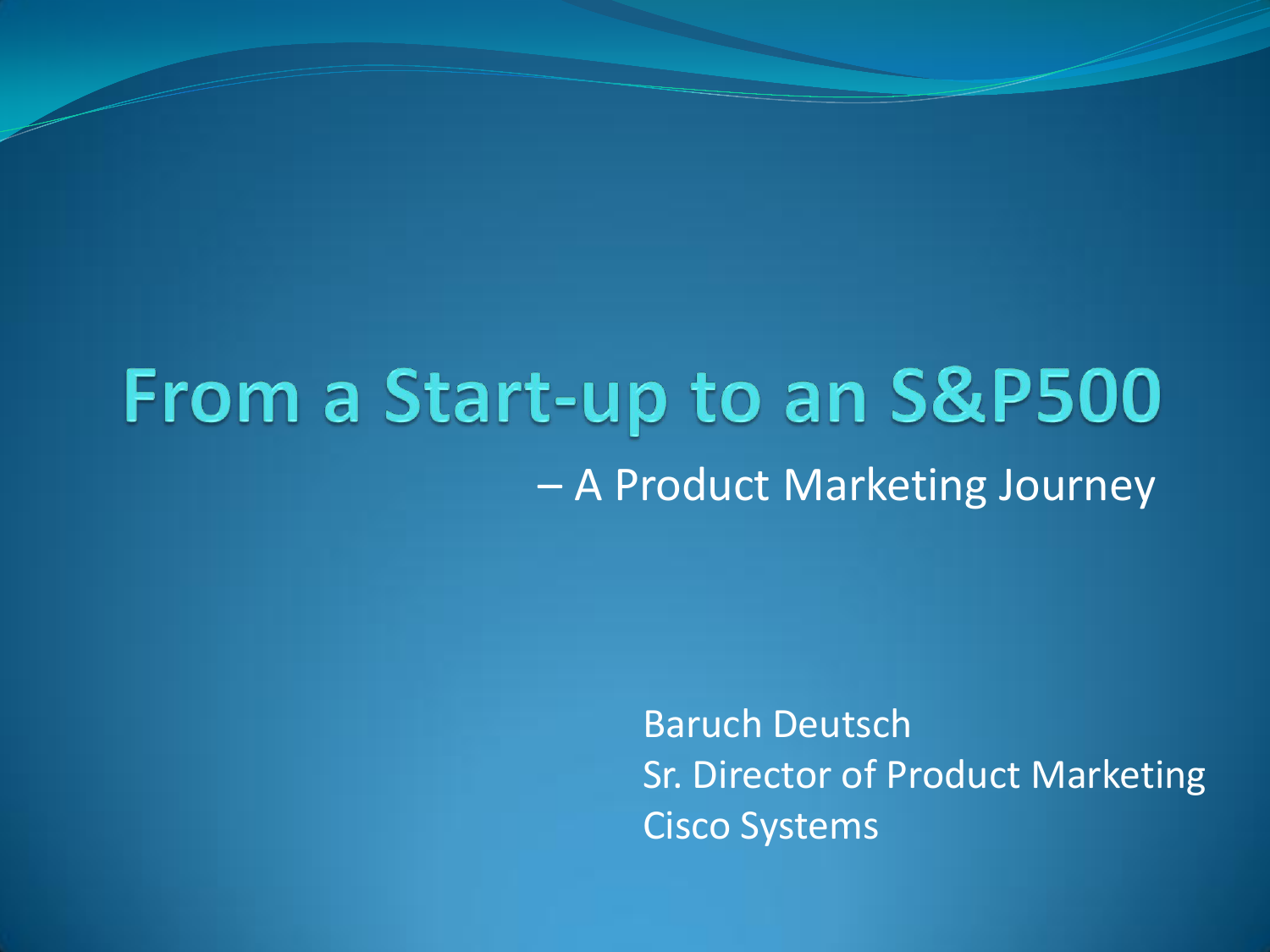#### **A Disclaimer:**

The opinions and views expressed in this presentation are personal and do not reflect a corporate view of Cisco Systems, or any other company mentioned in this presentation

#### **And a Request:**

Ask questions. Interact. Interrupt if you have an urge.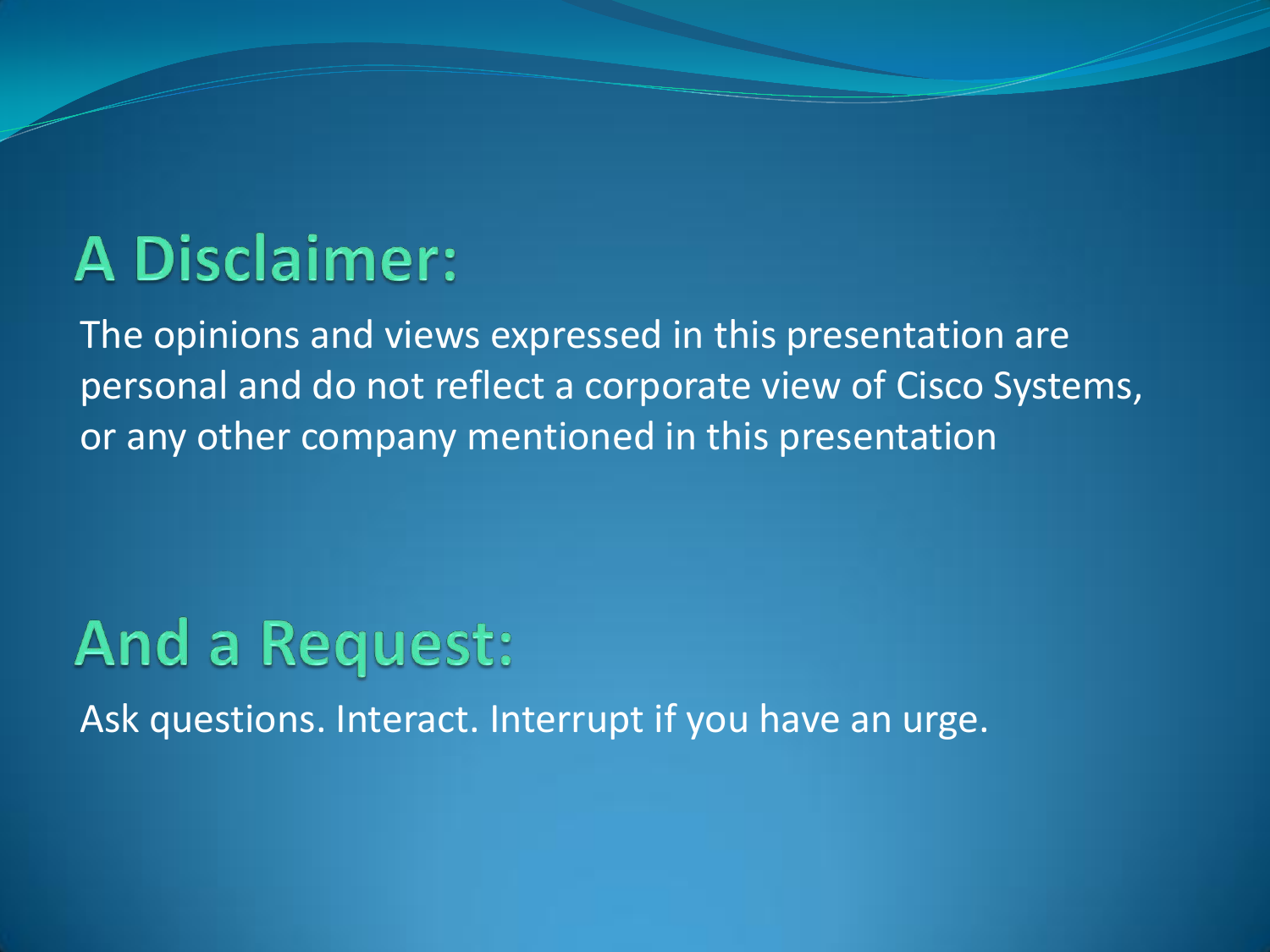#### A few Introductions…

- The company Cisco is a large networking company... that also offers solutions for Storage, Servers, Voice, Video, Collaboration, and much more..
- The Business Unit 'Application Delivery Business Unit' offers solutions that accelerate application traffic over the wide area network (WAN)
- Myself manage the product marketing team for ADBU. Joined Cisco through acquisition - Actona Technologies. Prior experience with a few startups and a few mediumsize companies.

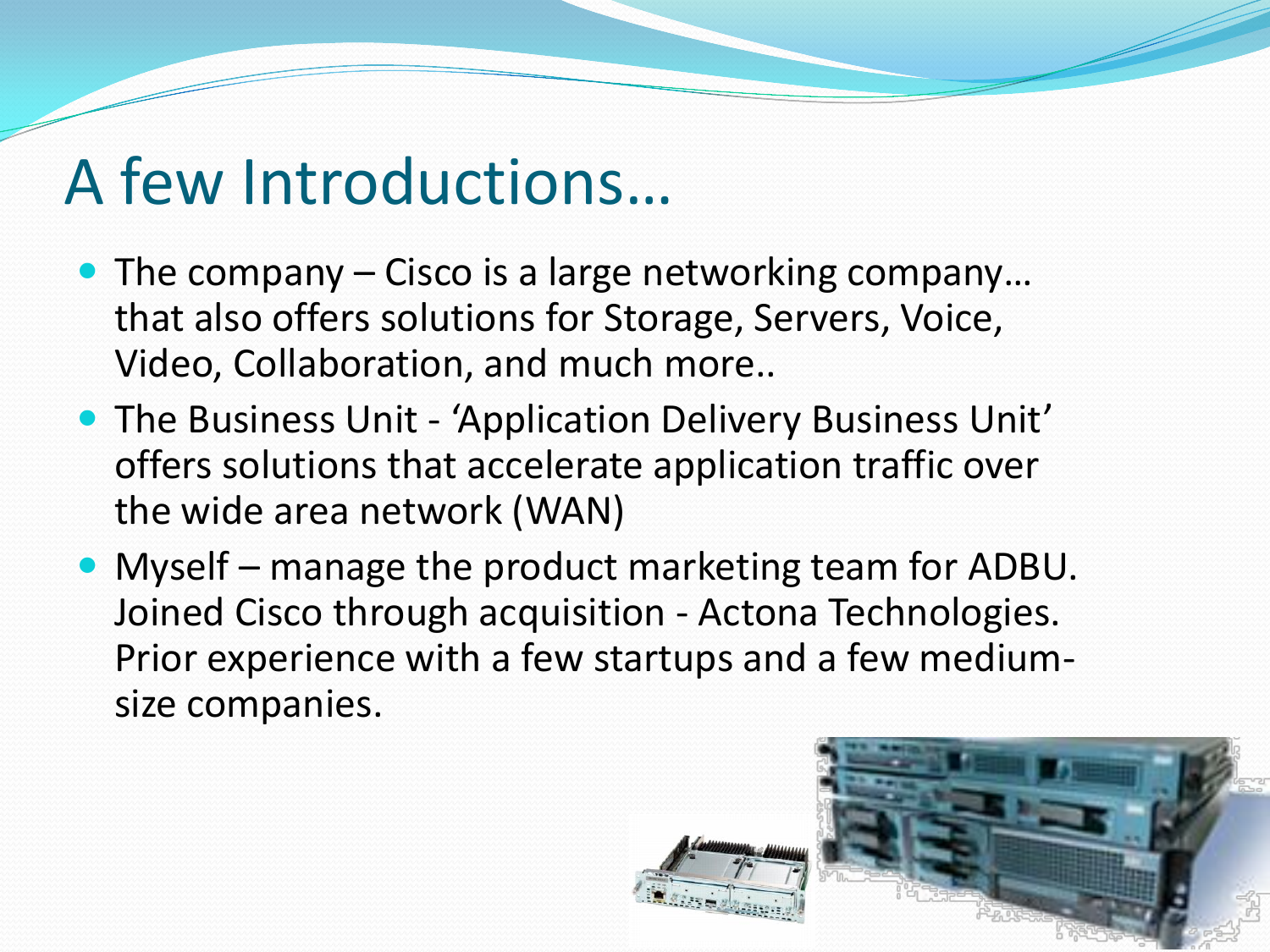# The "3 Things"

# **•**Faith **•Customers**

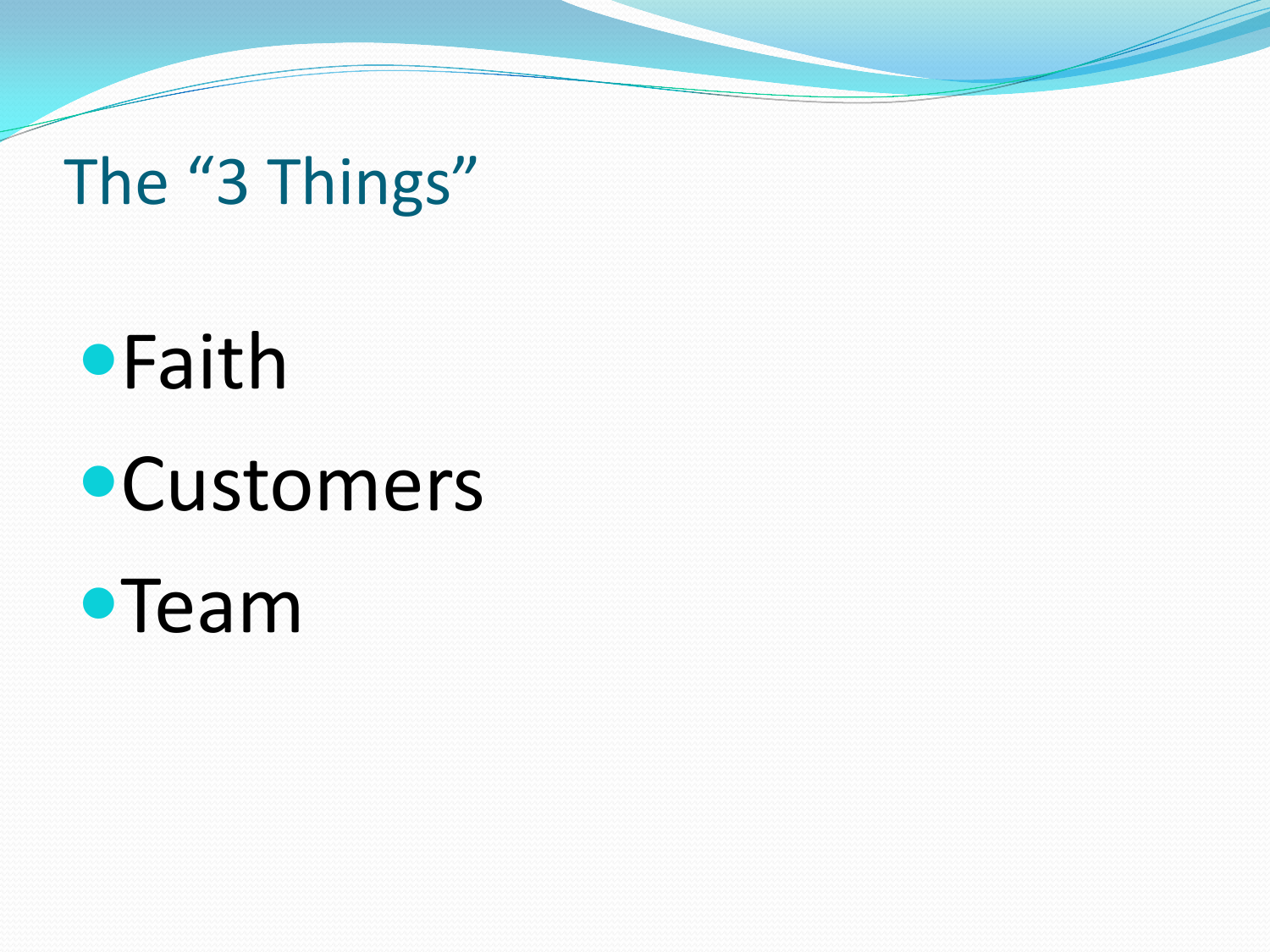### The Story line

- **Chapter I** "Early days"
	- Identifying a market, technology innovation, acquiring initial customers and landing an acquisition.
- **Chapter II "Acquisition integration"** 
	- Developing an identity, reforming the team, balancing priorities, re-launching a product
- **Chapter III "Growth pains"** 
	- Handling large customers, gaining sales traction, dealing with economies of scale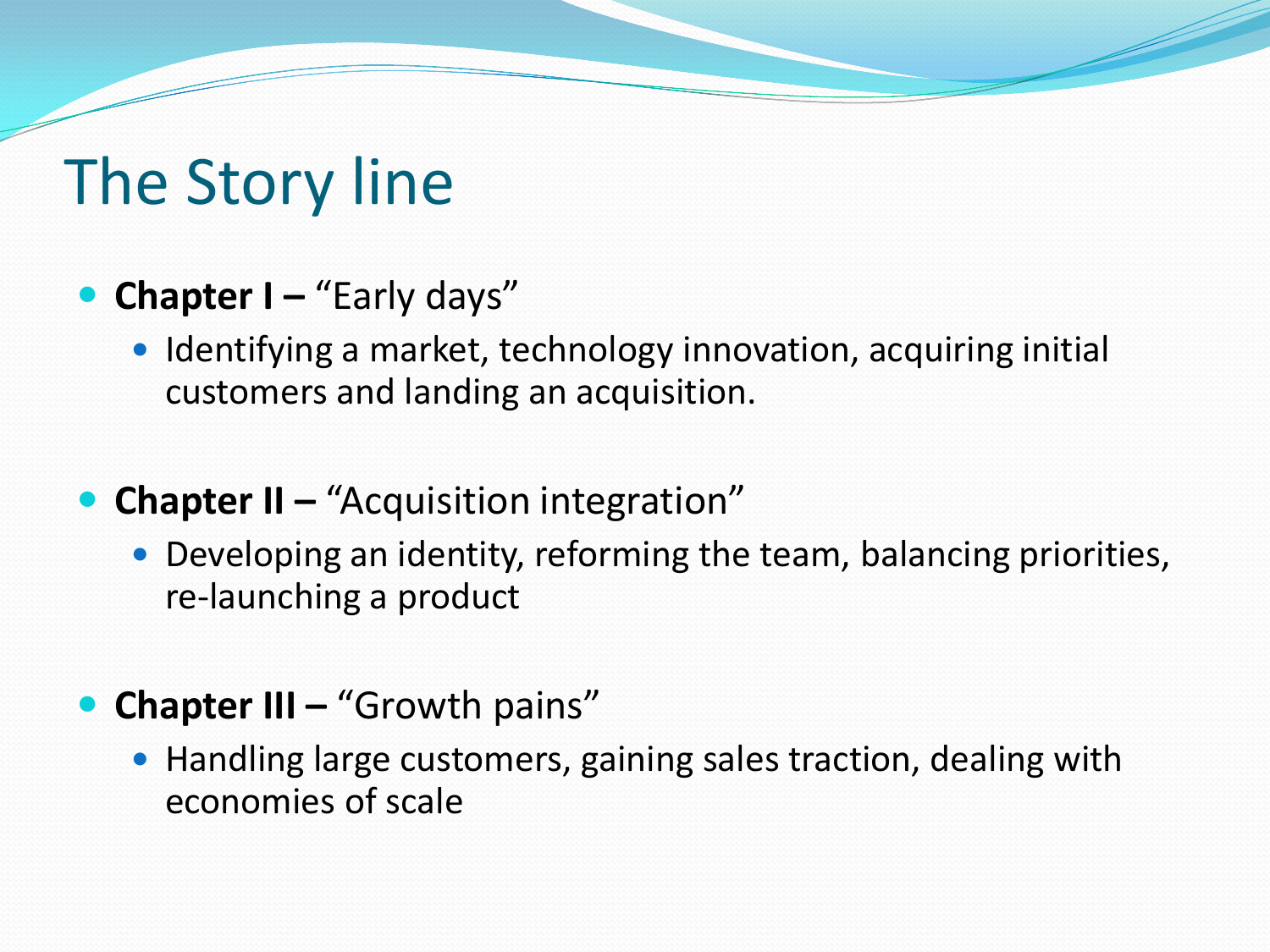### Early Days – is there a market?

- "Technology looking for a problem"
	- Taking market predictions with a grain of salt
	- Build it and they may not come..
	- The questions you ask may determine the answer
- Looking for customers
	- Marketing is sales. Sales is marketing
	- "I believe we can do what you need"
- The first PO
	- #1 priority for the team
	- Whatever it takes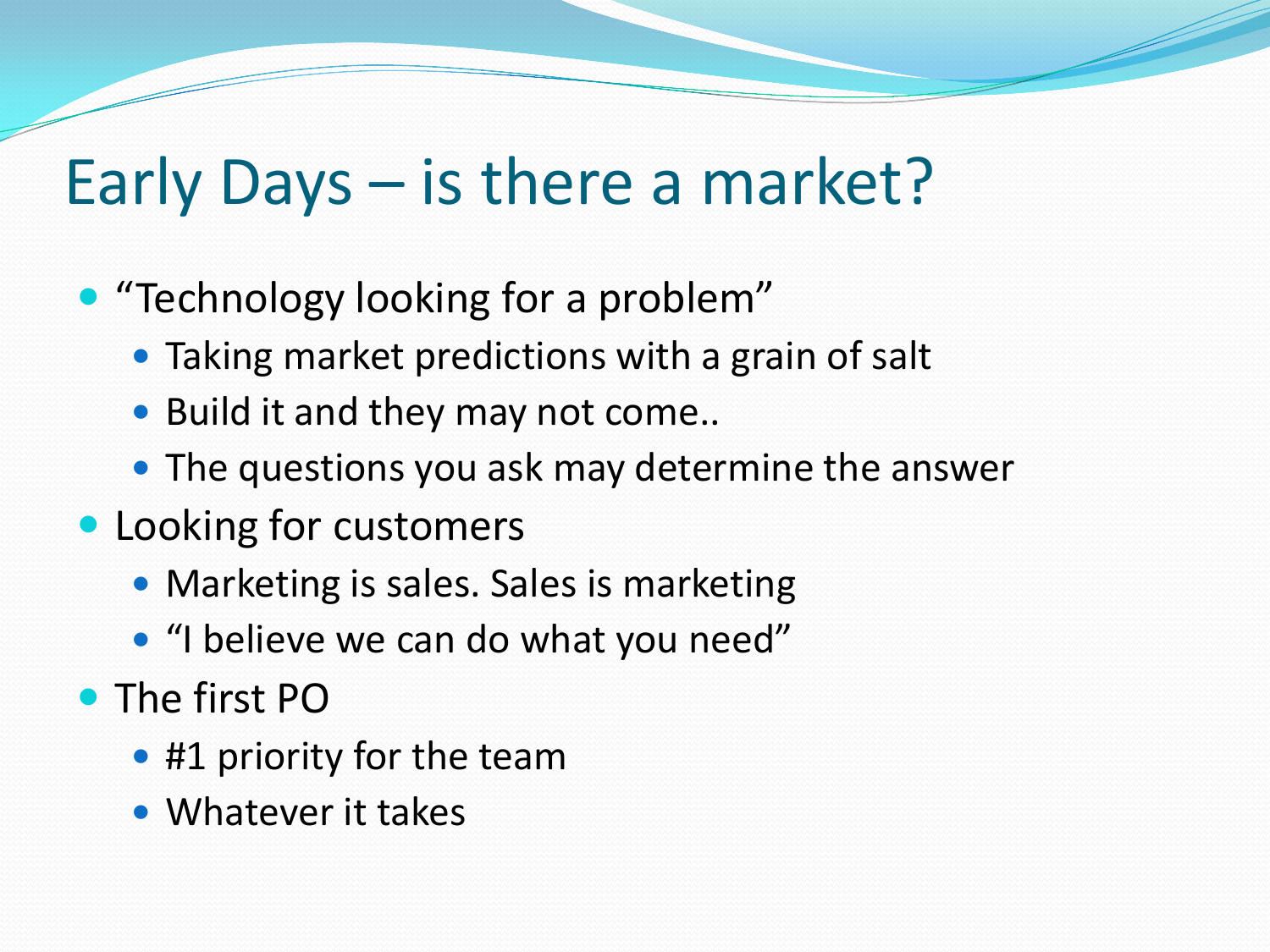#### Early Days – "Series B" challenge

- Money is finite it eventually runs out
	- Explorations cost time and money
	- The near death experience(s)
- You and your VC the tables have turned
	- What's your TAM and "proof points"?
	- "Ask what you can do for your VC"
- A new lease on life
	- Change of management
	- A bi-cultural/bi-continent team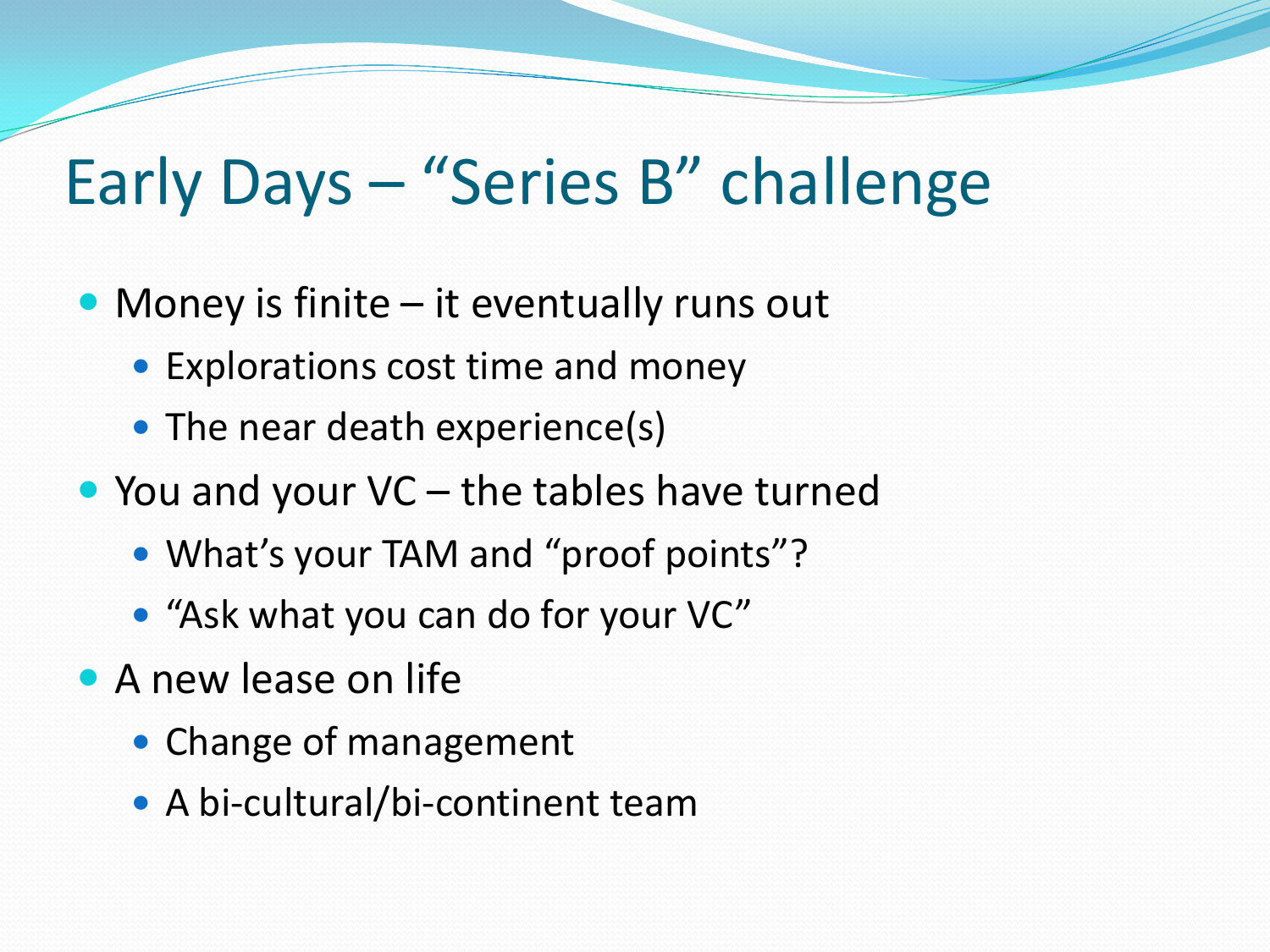## Early Days – "The Exit"

- Identifying a BIG market
	- If TAM ain't \$1B don't bother
	- Remapping the problem space
- The birth of a category
	- Wide Area File Services (WAFS)
	- Getting analysts on our side
- Landing Enterprise customers
	- Introductions help
	- Elevating the sales game
- **Pursuing Strategic partners** 
	- Understand "what's in it for them"
	- It's a sales process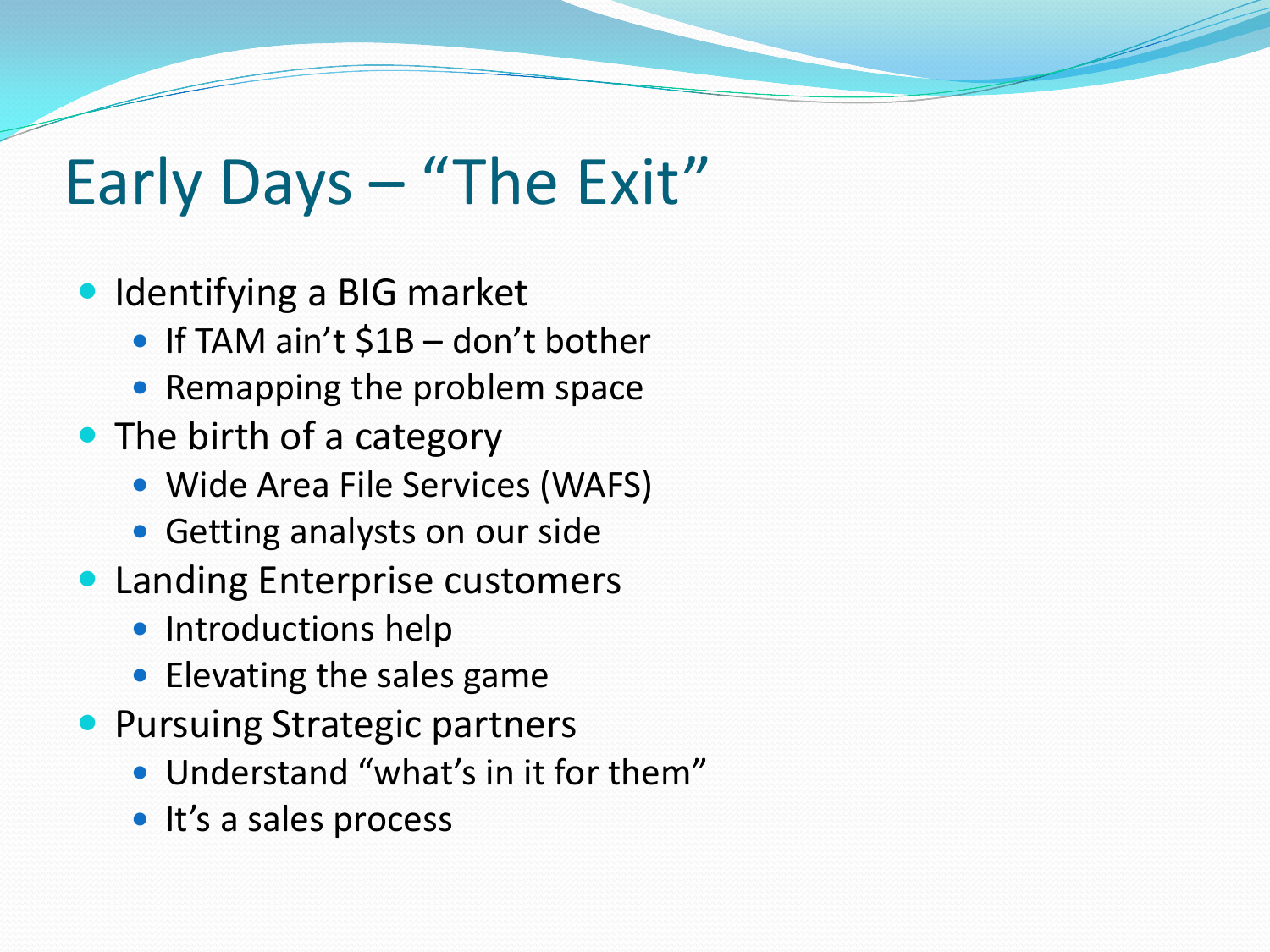### Early Days – The Lessons

- Committed teams make a difference
	- Faith, remember?
- Revaluate strategy based on market data
	- Customers will show you the way
- **Professional network matters** 
	- Partner with someone who has them
- Startups are "investment tools"
	- Technology is a means to an end
	- Investors focus on their ROI

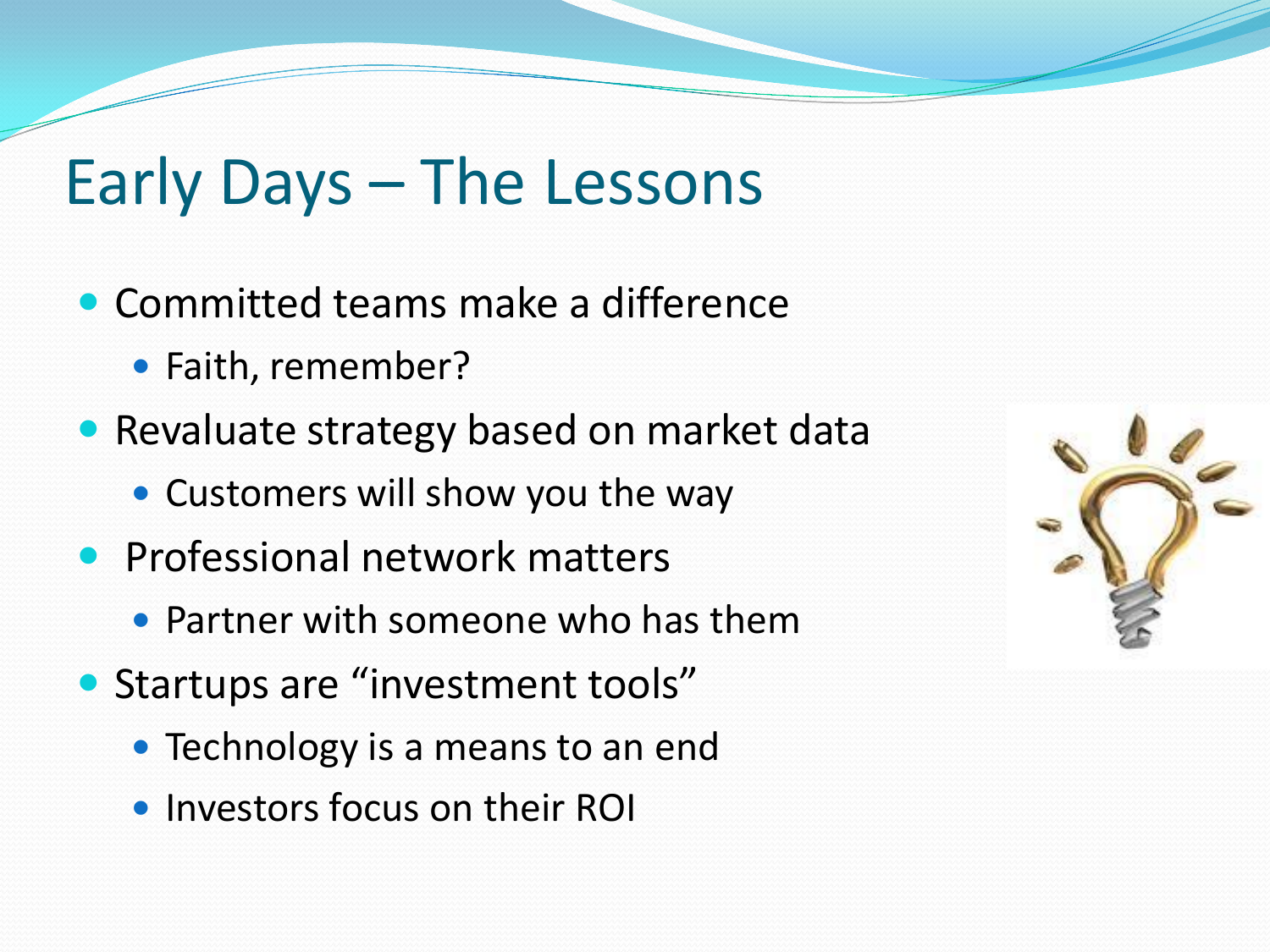#### Acquisition Integration - Identity

- Forming a 'Business Unit'
	- New management, new game rules
	- Expanded team newbies and veterans
	- New and existing product lines
- Building your 'Human Network'
	- Getting things done takes knowing people
	- Networking is a survival skill
- Redefining the mission
	- SWOT analysis and TAM (again..)
	- Product and business strategy
	- Changing the "plan of record"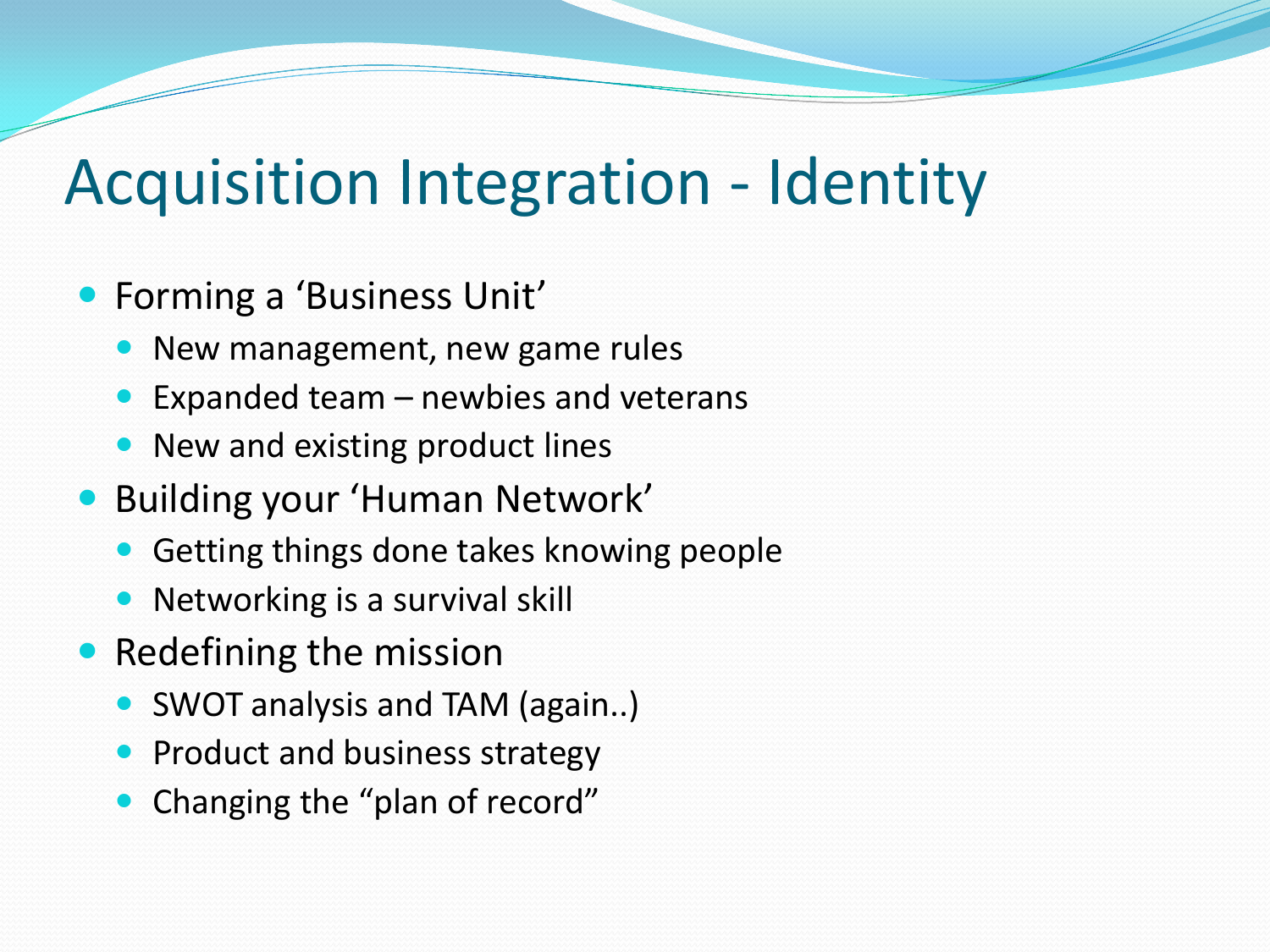### Acquisition Integration - Alignment

- Inertia vs. New direction
	- Existing revenues, customers commitments
	- New market potential
- The human factor
	- Getting cross-functional buy-in
	- **Relentless evangelism**
- A 'Balancing Act'
	- Portfolio management 101
	- Harvesting vs. Investment
	- Courage and Consequences
	- Handling collateral damage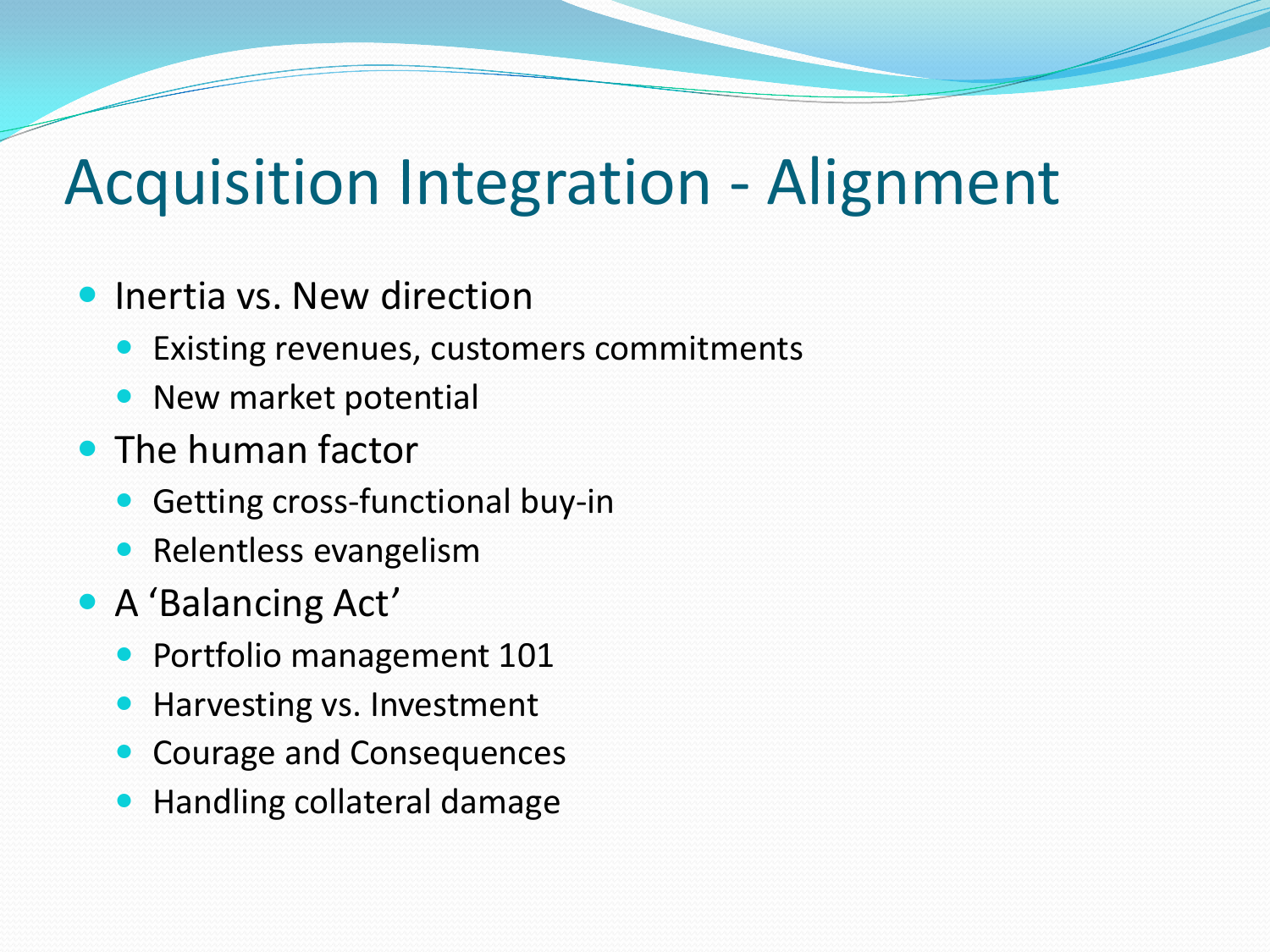### Acquisition Integration – The Launch

#### • The product development

- Significant re-architecture
- Mature company cycle 2yr
- Roadmap pitch to "hold the market"
- Defining an "Advanced Technology"
	- 'Application Networking Services'
	- Specialist sales team
	- Dedicated outbound marketing team
- Explosive initial growth
	- Global product launch
	- Market share leader in 18mo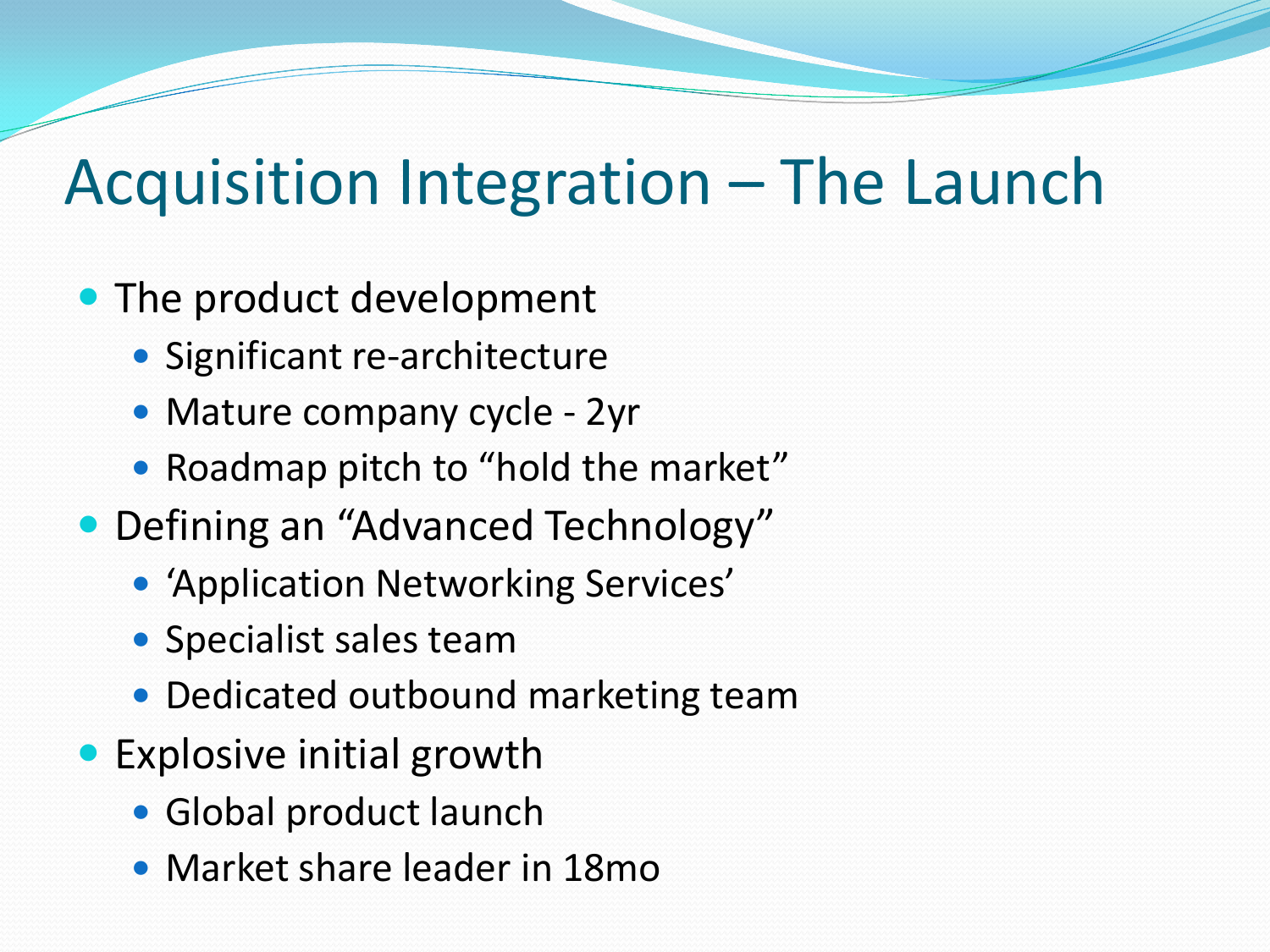### Acquisition Integration – The Lessons

- You can make a difference in a big company...
	- Build your 'human network'
	- Create and drive a 'virtual team'
- Strategic planning matters
	- Long implementation cycles
	- Do the internal selling
- 'Portfolio management' is critical
	- Limited resource pool
	- Requires tough choices
	- Prepare to handle consequence

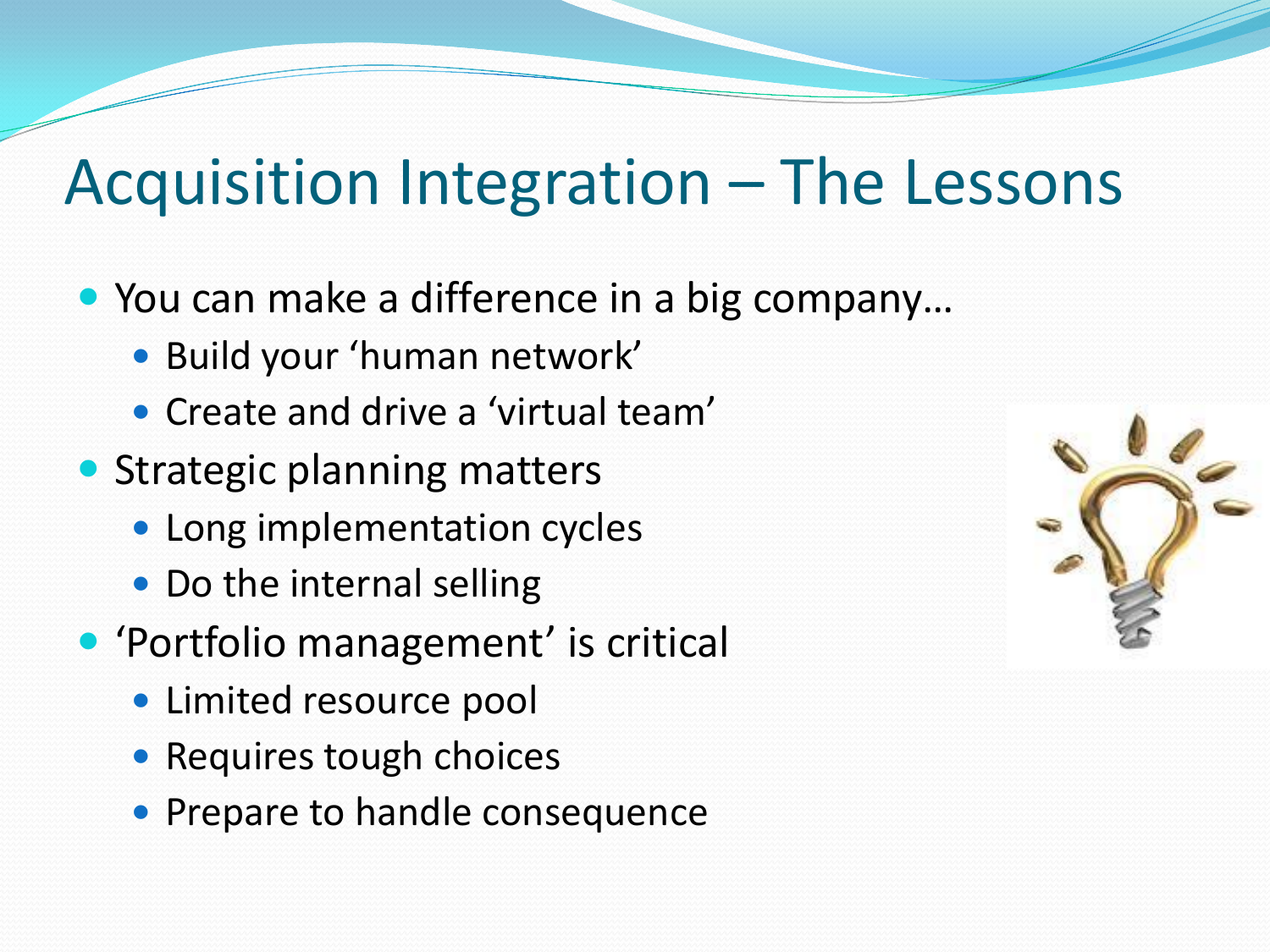#### Growing Pains – Demanding Customers

- It's not enough to 'book a sale'
	- Product has to be deployed and function
	- Return on investment must be realized
	- There is always a risk of 'de-book'
- Quality is CRITICAL to success
	- You are held to a 'higher standard'
	- Failures cause customers downtime and losses
	- Bad reputation is extremely hard to restore
- Focus on 'Customers Satisfaction'
	- Customer Found Defects (CFDs) trump features
	- Do 'whatever it takes' to resolve escalations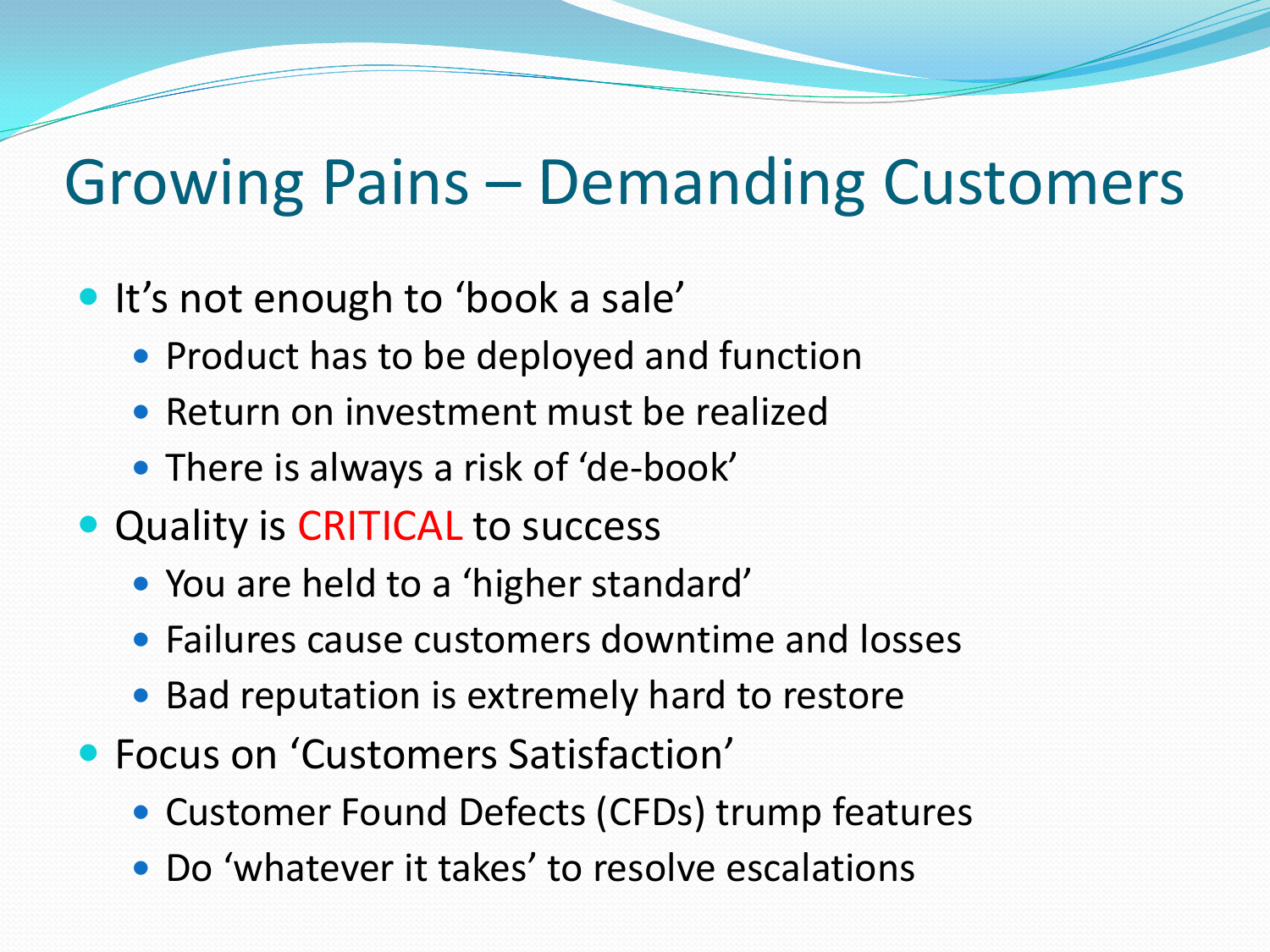#### Growing Pains – Sales Traction

- From specialists to generalists
	- Limited supply of 'sales specialists'
	- Learning to deal with 'generalists'
	- One 'small product' amongst many
- Simplicity is CRITICAL to success
	- 'Out of the Box' experience
	- Technical information distribution
- Focus on 'Sales Support'
	- Regional sponsors
	- Help desk
	- Webinars, seminars, road-shows…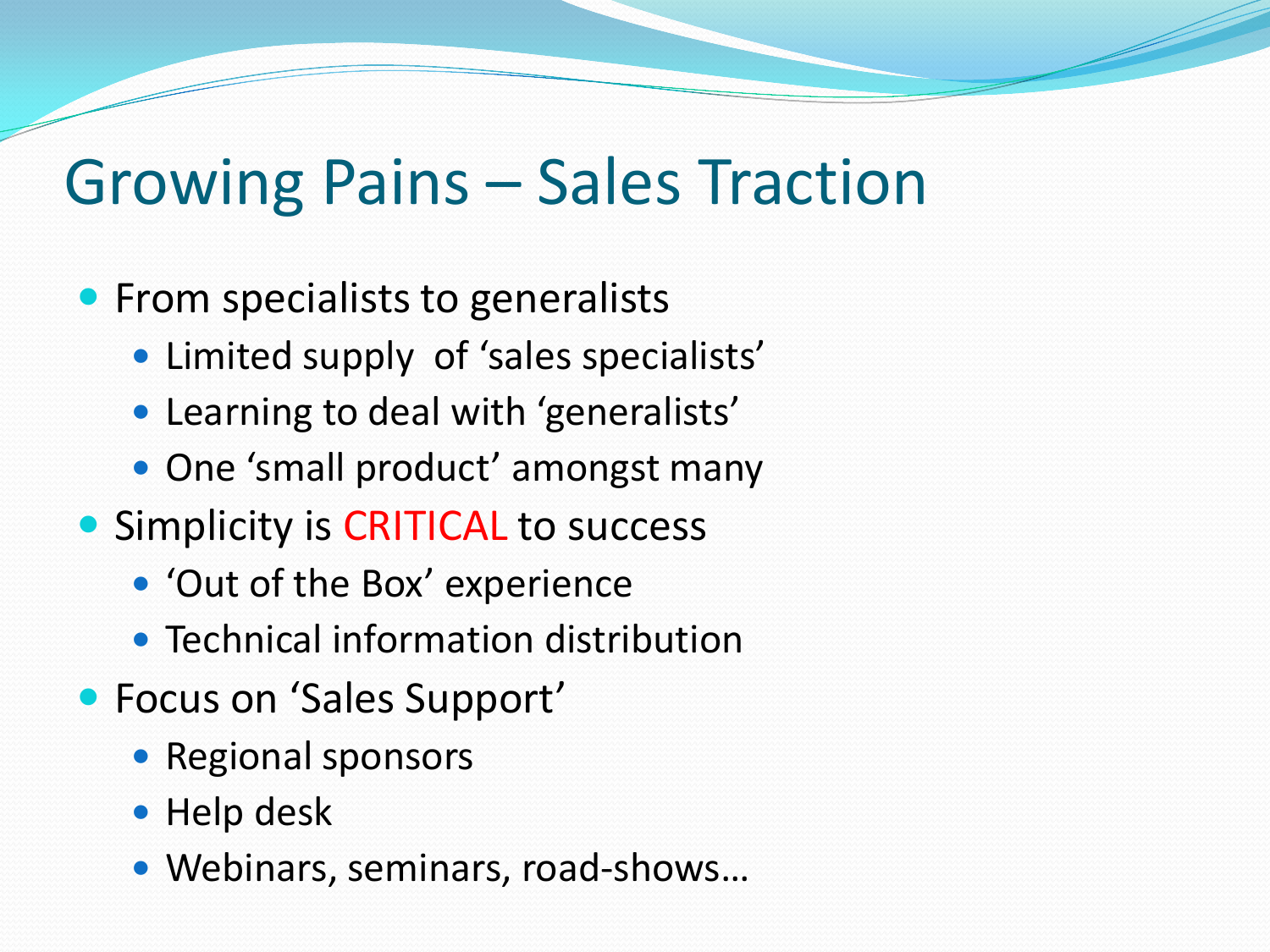#### Growing Pains – Economies of Scale

- Become a <small> part of a big story
	- Position within major company initiatives
	- Create relevance and value to broad solutions
- Form *<internal>* strategic partnerships
	- Align with a bigger business
	- Create an 'attach' model
- Focus on 'Channels'
	- The way to scale the business
	- Channel programs, incentives
	- "Ask what you can do for your Channel"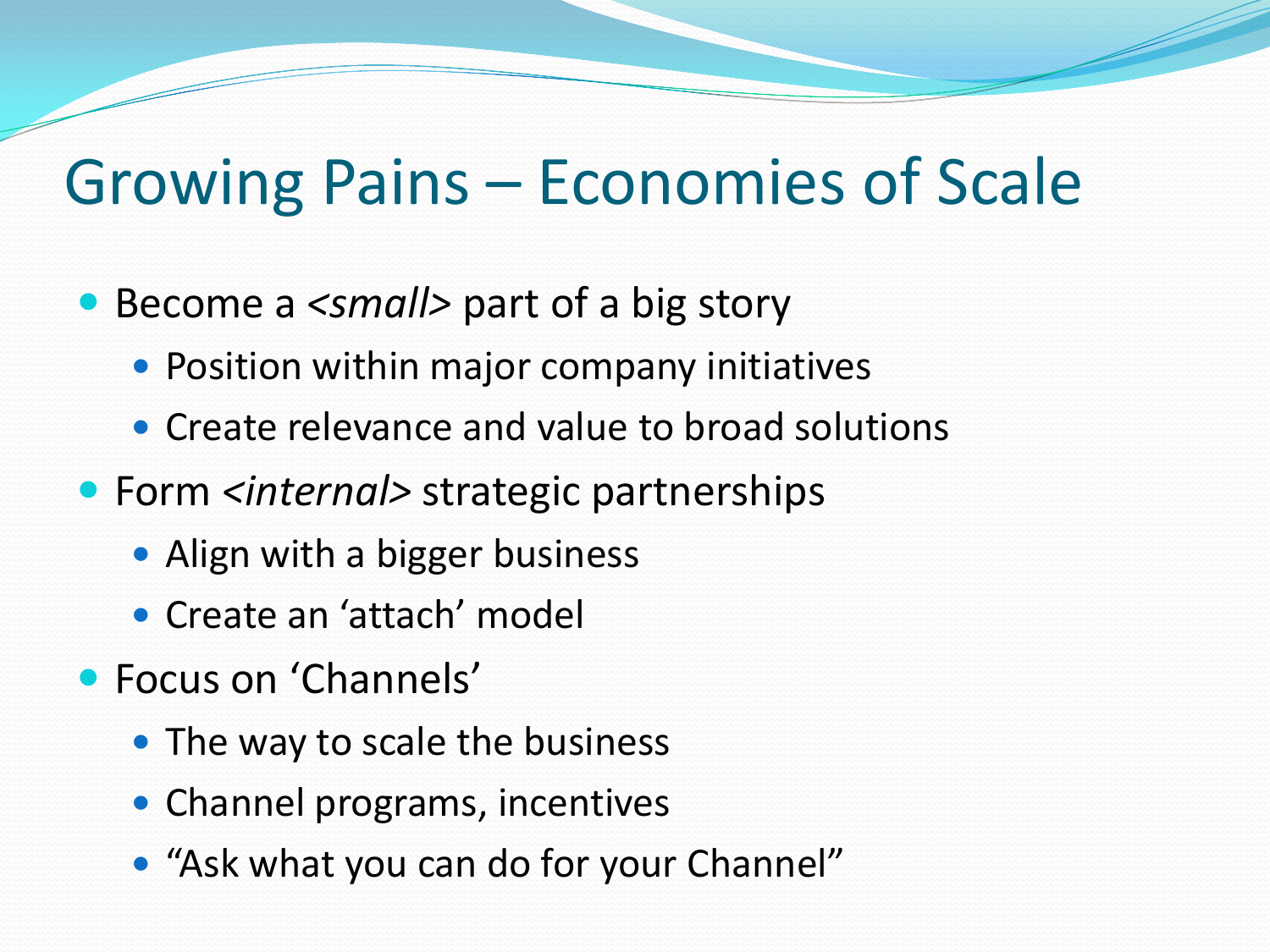#### Growing Pains – The Lessons

- Customer success is your success
	- Product reputation matters
- Quality Simplicity Support
	- Make the necessary investments
	- Helps customers, sales and channels
- Understand the bigger picture
	- Create relevance for your product line
	- Partner with other businesses

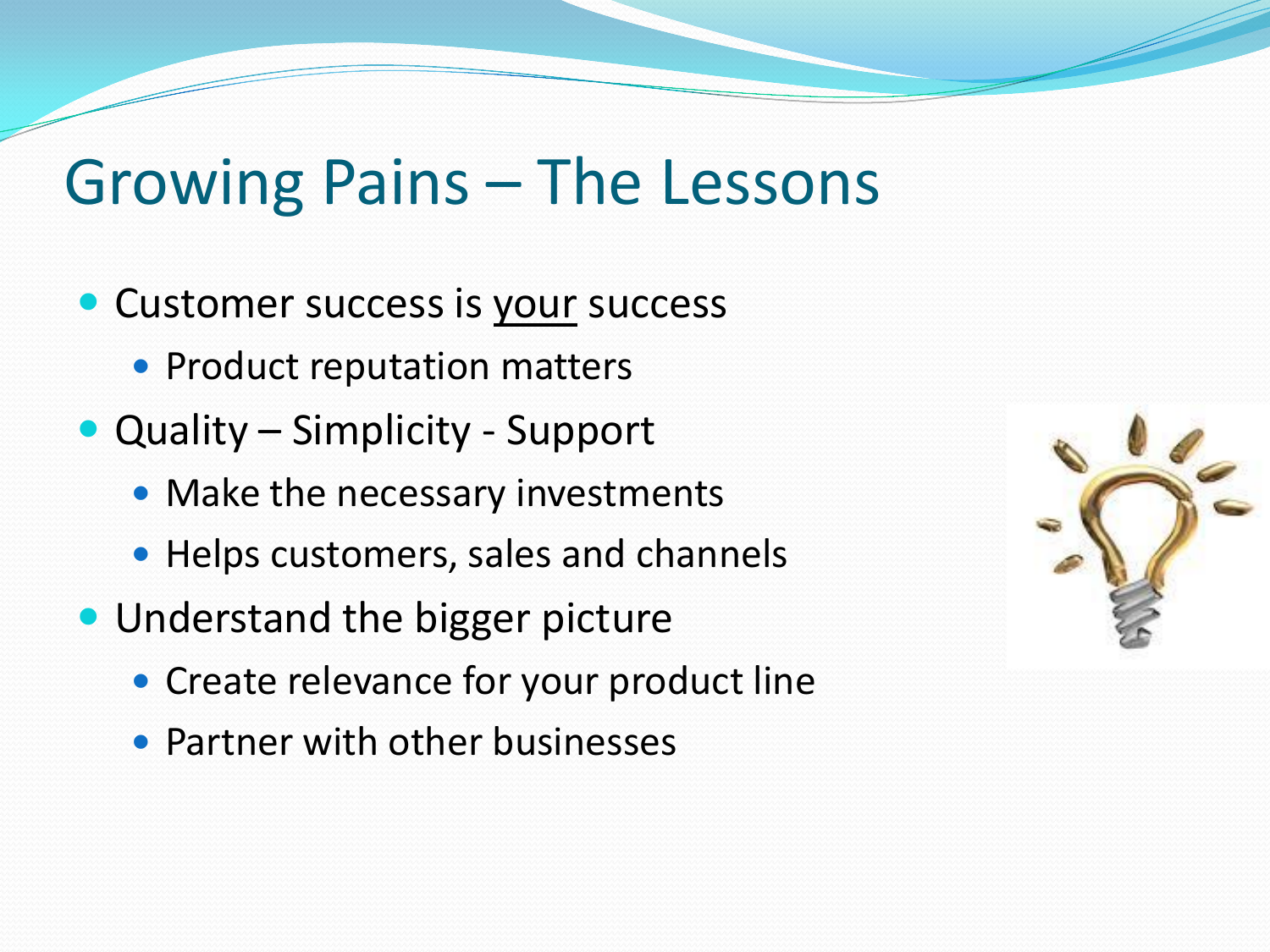# The "3 Things"

• Faith Gain it. Spread it • Customers Their success is yours • Team • Build it. Lead it